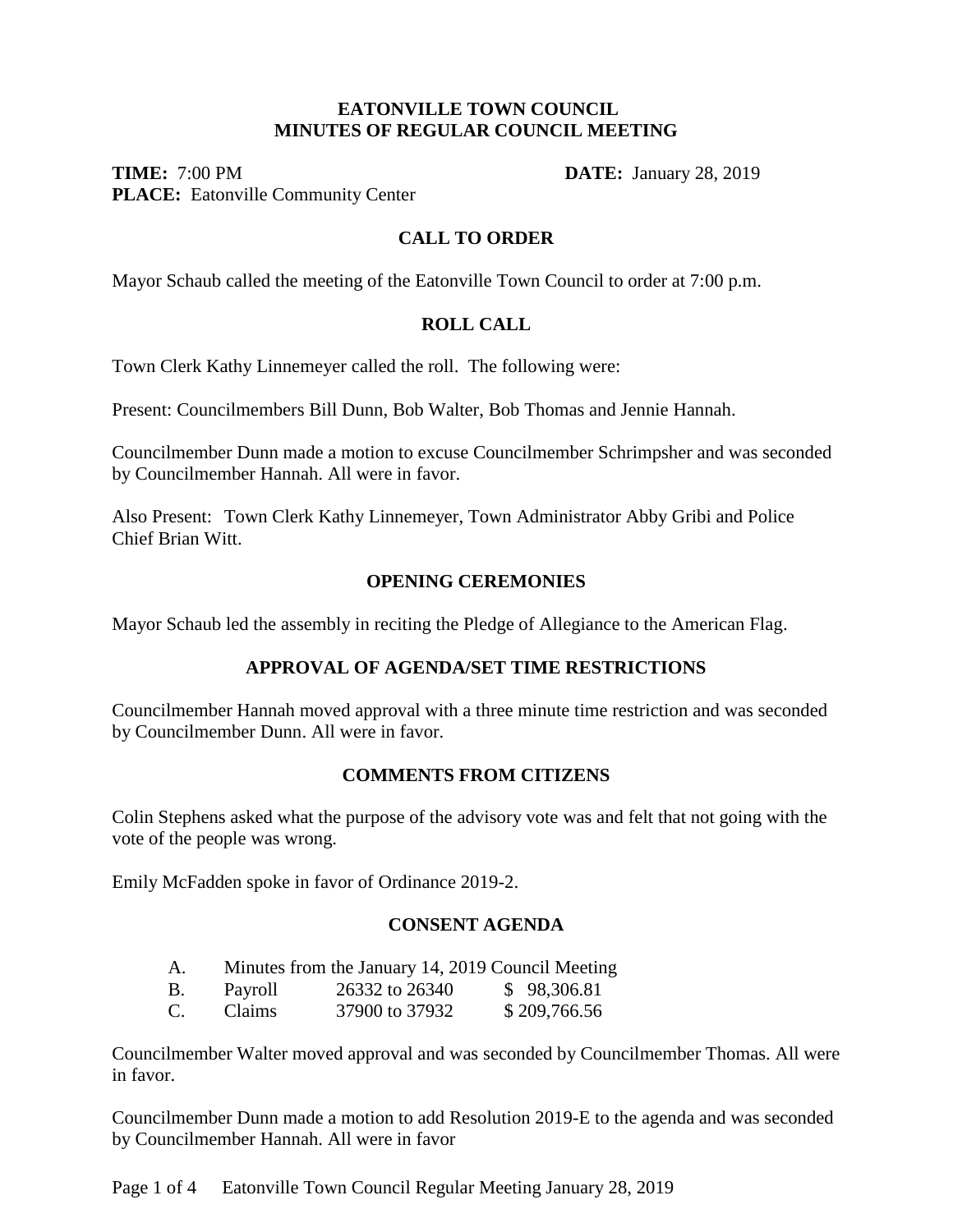# **DEPARTMENT HEAD/COUNCIL COMMITTEE/BOARD/COMMISSION REPORT**

- **a. Police Report –** Chief Witt gave a summary of the 2018 calls and informed Council that he has standardized all firearms for the Department.
- **b. Public Works Report –** Town Administrator Gribi informed Council about City Action Days February 13-14 and PCRC General Assembly on February  $2<sup>1</sup>$  and encouraged them to let her know if they would like to attend either event. She also gave an update on the Town Hall remodel, gave an update on the SR 161 project and announced that a RFQ for engineering and construction management for Rainier Ave and Penn Ave projects will be going out soon.
- **c. Airport Committee –** Councilmember Thomas reported that John Henricks briefed the committee about his visit with TSA and the status of signage at the airport and asked if the Town would check into getting LED bulbs for the runway. He also reported that the Taxi signs on Jet Ct are hung too high and asked for a light so that the wind socks can be seen at night.
- **d. Mayor Report-** Mayor Schaub reported that he met with representatives from the PCRC at the Airport and that they are doing a planning study for area airports. He also informed Council that he received a voicemail from an individual who previously came to Town Hall regarding opening a marijuana business. He returned the call and the person who answered told him that he had the wrong number and that wasn't a correct number for that person. He also informed Council that letters in support of HB 1064 that were requested at the January 14 Council meeting were sent.

## **ORDINANCE 2019-2 First Reading, Public Hearing**

An Ordinance of the Town of Eatonville, Washington, amending sections of Title 18 of the Eatonville Municipal Code related to off-street parking and loading requirements; and drive throughs in the downtown commercial district

Town Clerk Kathy Linnemeyer read the Ordinance by title into the record.

Mayor Schaub opened the Public Hearing at 7:41. Hearing no public comment Mayor Schaub closed the Public Hearing at 7:42.

Councilmember Hannah made a motion to approve Ordinance 2019-2 on the first reading and was seconded by Councilmember Walter. The vote was a tie. Mayor Schaub voted in favor of the motion to break the tie vote.

Councilmember Walter made a motion to approve Ordinance 2019-2 and was seconded by Councilmember Hannah. The motion passed with Councilmember Thomas voting no.

## **RESOLUTION 2019-F**

A Resolution of the Town of Eatonville, Washington, approving the Comprehensive Emergency Management Plan.

Town Clerk Kathy Linnemeyer read the Resolution by title into the record.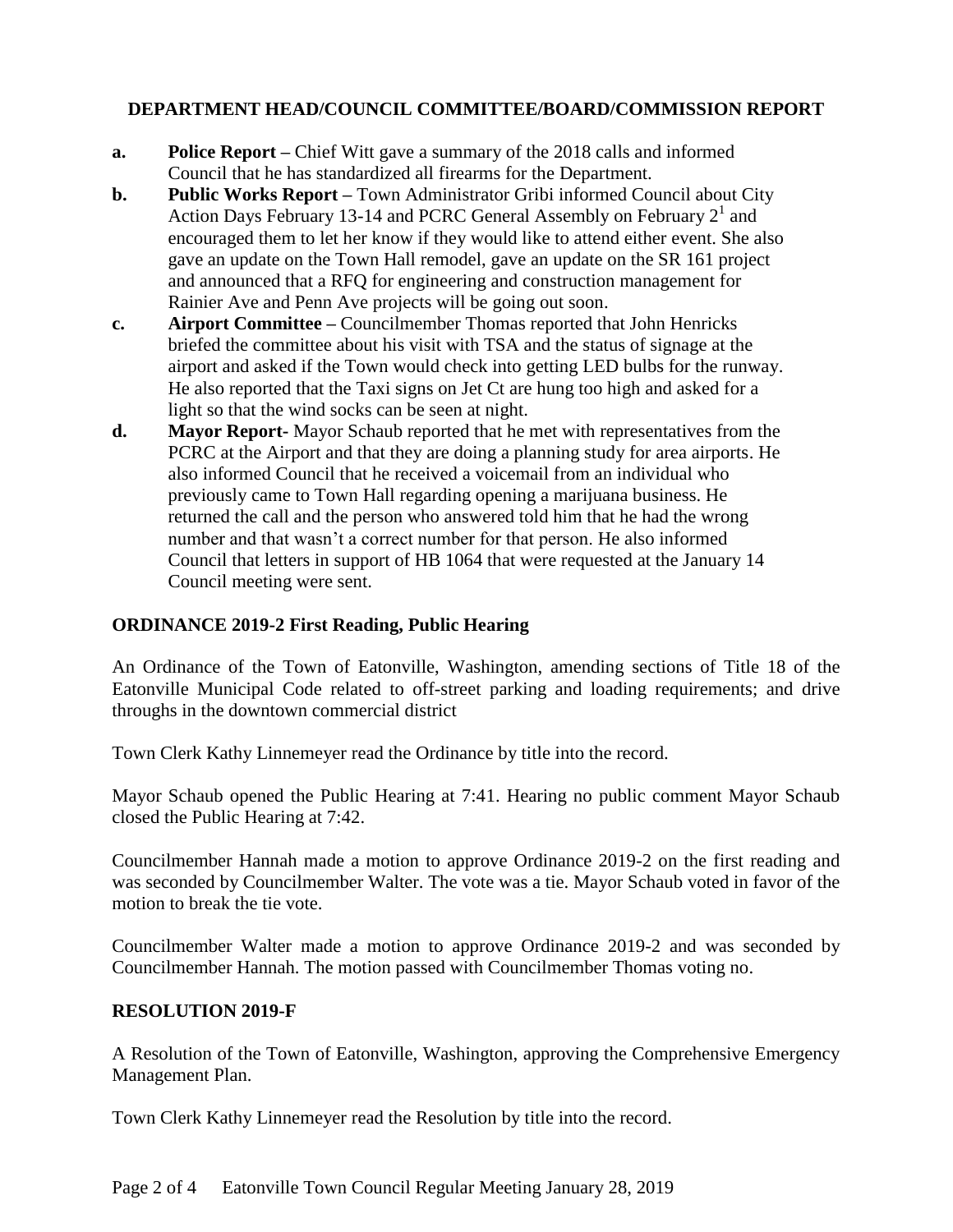Councilmember Dunn made a motion to approve Resolution 2019-F and was seconded by Councilmember Walter. All were in favor.

## **RESOLUTION 2019-G**

A Resolution of the Town of Eatonville, Washington, adopting the Six Year Transportation Improvement Program.

Town Clerk Kathy Linnemeyer read the Resolution by title into the record.

Councilmember Hannah made a motion to approve Resolution 2019-G and was seconded by Councilmember Dunn. All were in favor.

## **RESOLUTION 2019-E**

A Resolution of the Town of Eatonville, Washington, adopting the Six Year Transportation Improvement Program.

Town Clerk Kathy Linnemeyer read the Resolution by title into the record.

Councilmember Dunn made a motion to approve Resolution 2019-G and was seconded by Councilmember Hannah. All were in favor.

# **DISCUSSION- PLANNING COMMISSION DIRECTION FOR ZONING REGARDING MARIJUANA**

Councilmember Dunn stated that at the previous Council meeting, he was asking the Planning Commission to look at the regulations governing marijuana businesses to decide if the Town should follow the state regulations or develop our own. He also stated that, if there was land available within the current zoning, there is no need to reduce the restrictions. Councilmember Walter felt that visibility and accessibility of a shop should be considered for security purposes and that, other than a school or playground, the restriction of a location should be reduced to 100 feet. Councilmembers Thomas and Hannah would like the 1,000 foot distance maintained.

# **COUNCIL MEMBER COMMENTS**

Councilmember Dunn thanked citizens for speaking.

Councilmember Walter announced that the Historical Society has been added to the list of projects for the Washington State Heritage Capital Projects Fund.

Councilmember Walter reminded everyone to purchase dog and cat licenses before January 31<sup>st</sup> to avoid a late fee.

Councilmember Thomas thanked the citizens for coming.

Councilmember Hannah stated that she is glad that Resolution 2019-E was brought back before the Council and that it is important that we fill the vacant position as quickly as possible.

# **ADJOURNMENT**